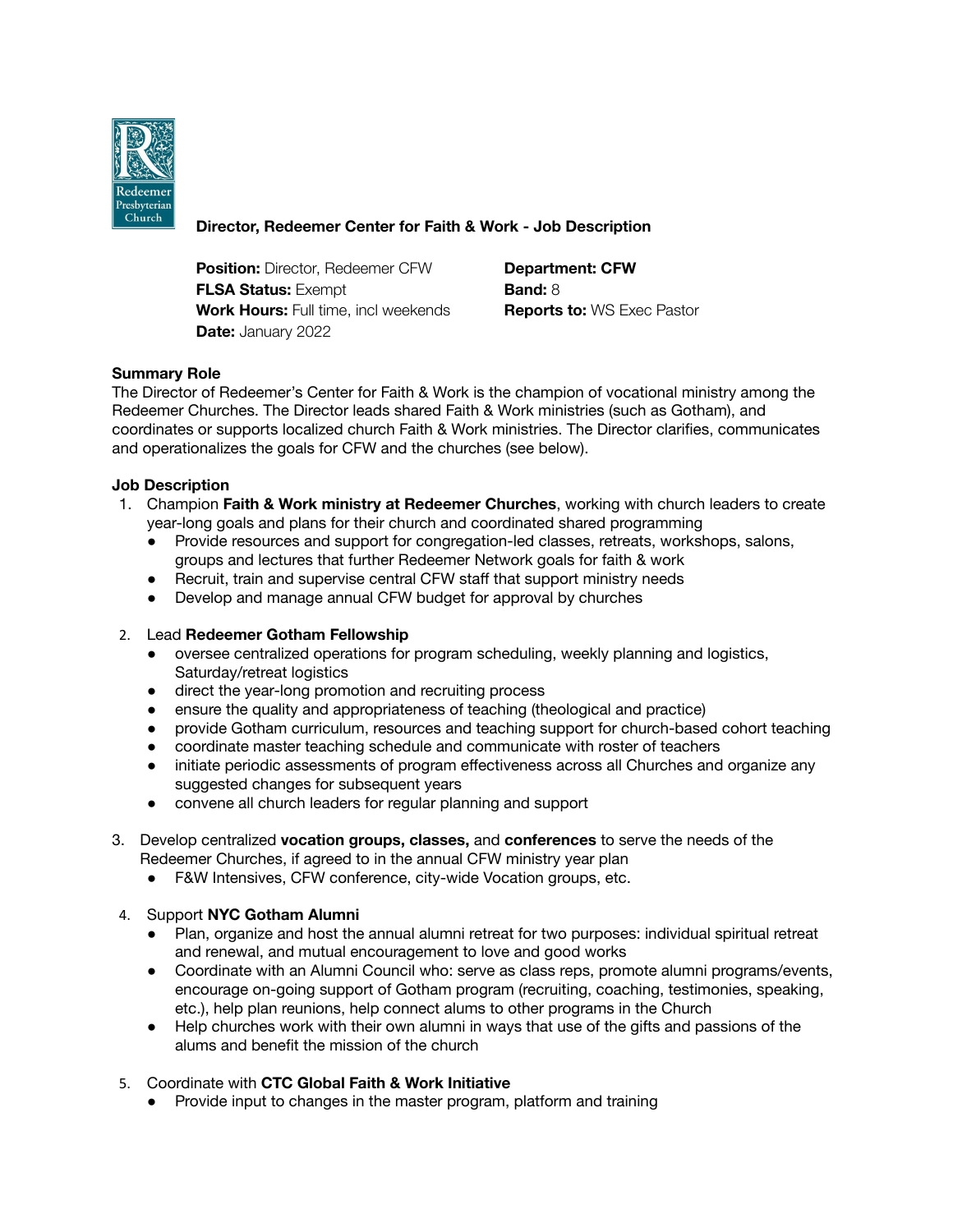- Participate in the Global Gotham Leaders Network calls and annual meeting to share best practices and learn from each other
- Support the Redeemer/CTC MOU regarding CTC's stewardship of the Gotham Fellows program and content
- Support Global training intensives with Gotham/CFW testimonies and teachers, as needed
- Coordinate and develop simplified system to track creation of new content and distribution of content based on Redeemer IP agreements
- Share effective and innovative ministry programs with CTC and the larger faith community via online communications channels ( such as Gospel & Life, CFW site, etc.)
- 6. Broader **nationwide faith and work movement** engagement and support, as a spokesperson for Redeemer CFW

## **Qualifications**

- Need to embrace Redeemer's vision and have a gospel-oriented love for New York City
- Mature Christian leader with exemplary moral integrity
- Minimum four-year college degree required, masters degree preferred
- Trained in a robust Reformed understanding of the theology of vocation and culture
- Excellent public speaking and writing abilities, to clearly communicate the vision and practical theology of faith and work
- Proven leadership experience, with three or more years of project leadership required and a track record of effective staff management
- Excellent organizational, multi-tasking, and interpersonal skills: a highly proficient manager who is efficient, strategic and detail-oriented managing multiple simultaneous projects in a timely manner
- Preferred: Proven ability to coordinate different constituencies to a common cause
- Preferred: an existing network with the broader church, academic or faith & work community
- Preferred: fundraising and grant-writing experience
- Experienced skills in GSuite, database